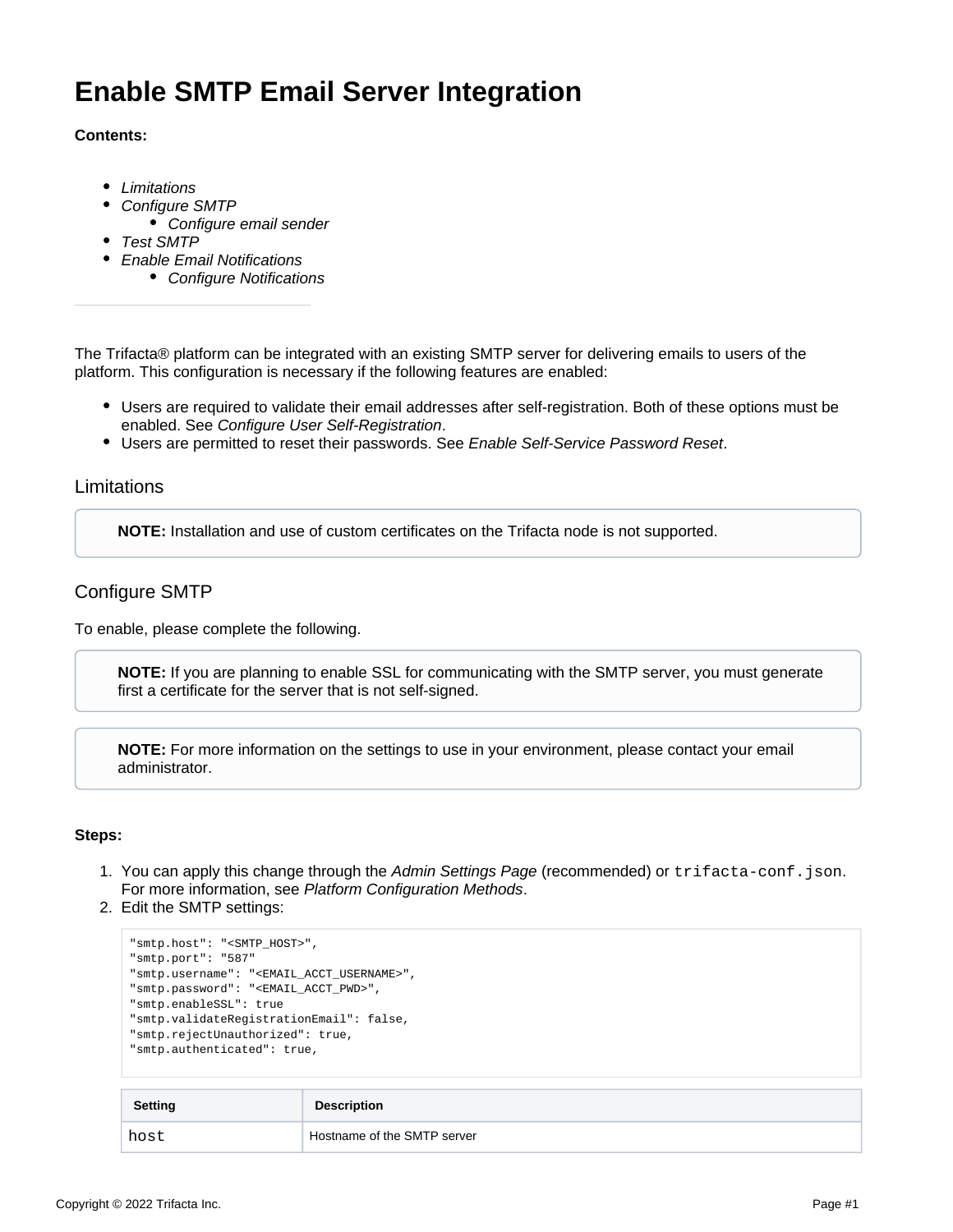| port                          | Port number to use to contact the SMTP server; the server listens for new email on this port. 587<br>is the default value.<br><b>Tip:</b> SMTP port 25 can be used as a listening port, too. |
|-------------------------------|----------------------------------------------------------------------------------------------------------------------------------------------------------------------------------------------|
| username                      | Username of the email account to use to send emails to users.                                                                                                                                |
|                               | <b>NOTE:</b> This username appears in the email message.                                                                                                                                     |
| password                      | Password of the email account to use.                                                                                                                                                        |
| enableSSL                     | Set to true, if the SMTP server is configured to use SSL. Default is true                                                                                                                    |
|                               | NOTE: When SSL is enabled for the email server, its certificate cannot be self-signed.                                                                                                       |
| validateReqistrat<br>ionEmail | When set to true, an email is sent to confirm registration to newly registered users, based on<br>the configured SMTP server connection.                                                     |
| rejectUnauthorized            | When set to true, the email server rejects any connection that is not authorized from the list of<br>supported certificate authorities.                                                      |
| authenticated                 | If you use an unauthenticated SMTP connection, set this value to false.                                                                                                                      |

3. Save your changes and restart the platform.

## <span id="page-1-0"></span>**Configure email sender**

You can configure the email address and display name of all emails sent from the Trifacta node.

#### **Steps:**

- 1. You can apply this change through the [Admin Settings Page](https://docs.trifacta.com/display/r076/Admin+Settings+Page) (recommended) or trifacta-conf.json. For more information, see [Platform Configuration Methods](https://docs.trifacta.com/display/r076/Platform+Configuration+Methods).
- 2. Edit the following settings:

```
"webapp.emailSender": "<SENDER_EMAIL_ADDRESS>",
"webapp.emailSenderName": "<SENDER_DISPLAY_NAME>",
```

| <b>Setting</b>      | <b>Description</b>                                                                                                    |
|---------------------|-----------------------------------------------------------------------------------------------------------------------|
| emailSender         | Enter an email account to use as the displayed sender of these emails.                                                |
|                     | Tip: You should enter a value here to mask the real user account that is specified for the SMTP<br>server connection. |
| emailSenderN<br>ame | Display name of the sender of emails.                                                                                 |

3. Save your changes and restart the platform.

# <span id="page-1-1"></span>Test SMTP

Trifacta administrators can send a test email to a specified email address using the configured SMTP settings. For more information, see [Admin Settings Page](https://docs.trifacta.com/display/r076/Admin+Settings+Page).